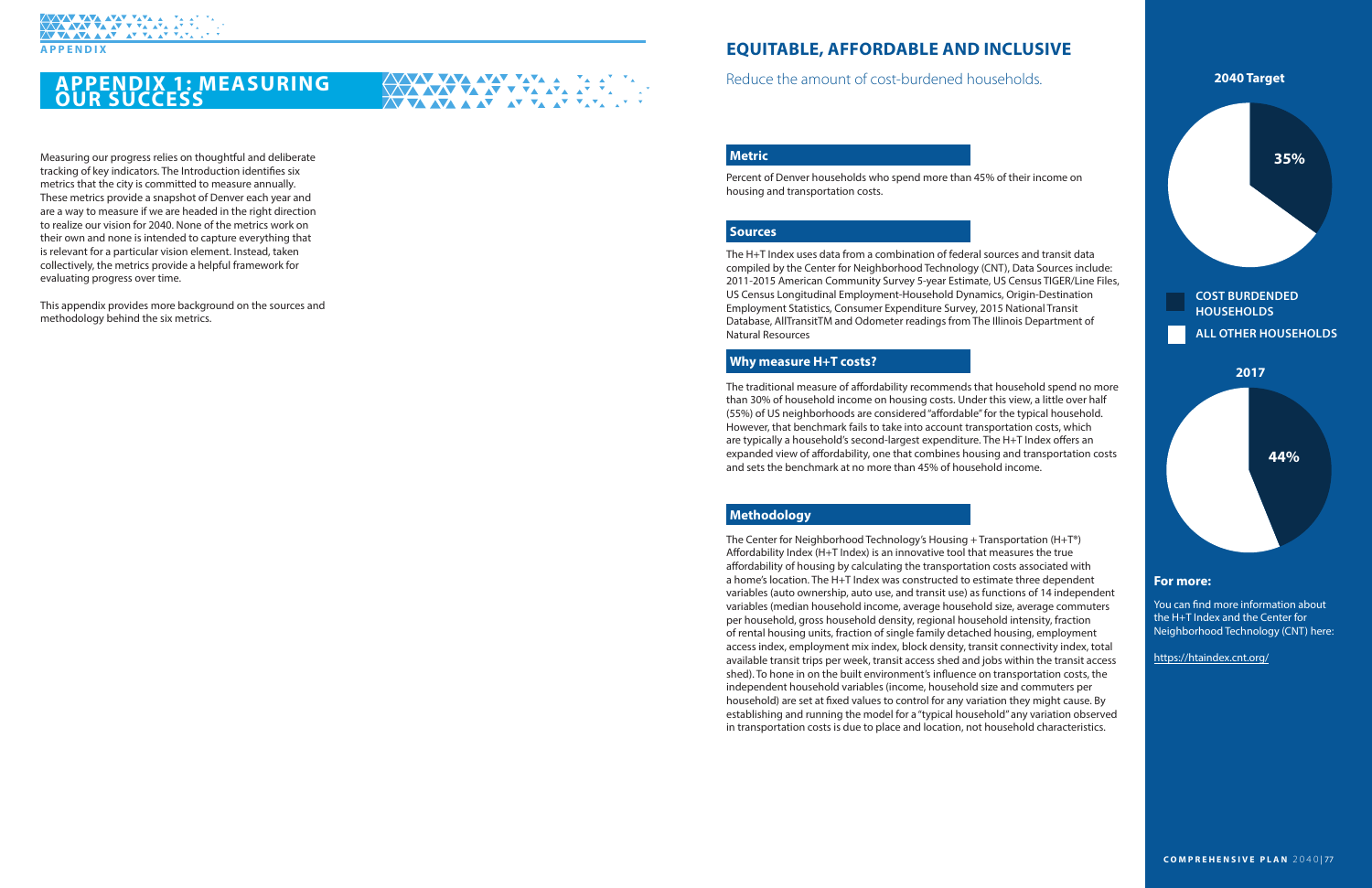# **STRONG AND AUTHENTIC NEIGHBORHOODS**

#### **Why measure?**

#### **Methodology**

#### **Metric**

Number of Denver neighborhoods where at least 50% of households have access to quality transit and jobs and retail within walking or rolling distance.

Every Denver resident should have convenient access to the goods, services, and amenities needed in daily life, in addition to access to reliable and convenient transit. These amenities and services should be within a comfortable walking or rolling distance and meet the needs of all ages and abilities of Denver residents. Given the historical built form and land use patterns of some of Denver's neighborhoods, this may be unattainable for all residents, though a majority of residents living in a majority of Denver's neighborhoods should enjoy this level of access in order for Denver to be considered a city of complete neighborhoods.

This metric is comprised of two components: 1. access to jobs and retail and 2. access to transit.

For the retail and jobs component a dataset CPD created a dataset using the existing land use data of all parcels classified as retail or mixed use that fall within a future center or corridor as defined by *Blueprint Denver*. The land use data is updated every other year. Households within a 1/4 mile of local centers and corridors and households within a 1/2 mile of regional and community centers and corridors were selected. Rather than the perfect half circle, a modified diamond shape with a either a length of 2106 ft (1/2 mile) or 1053 ft (1/4 mile) from its center point to its verticies. This is to compensate for the fact that even in the presence of a fully built out street grid, a half-mile walking or rolling distance will be less than the "as the crow flies" distance.

For access to high quality transit, households meeting the following criteria were selected:

- 1/2-mile from high-capacity transit—currently, all rail stations in Denver measured as a 1/2 mile radius buffer; or
- 1/4 mile—measured as a 1/4 mile buffer—from the frequent transit network, which is defined by *Denver Moves: Transit* as 15 min or less headways; 6am-10pm; 7 days per week. The bus lines that currently meet this standard are 15 (E Colfax), 16 (W Colfax) and 0 (S Broadway).

The final metric captures those households that meet both criteria: 1. access to jobs and retail and 2. access to transit.

Increase the number of neighborhoods with convenient access to transit, jobs and retail.

#### **For more:**

The *Denver Moves: Transit* plan has more information about the future frequent transit network for Denver and can be found here:

#### [Denver Moves: Transit Plan](https://www.denvergov.org/content/denvergov/en/denveright/transit.html)

#### **Sources**

The data for this metric comes from the City of Denver Assessors Office, City of Denver Department of Community Planning and Development, City of Denver Technology Services, and RTD.





# **CONNECTED, SAFE AND ACCESSIBLE PLACES**

#### **Why measure mode share?**

#### **Methodology**

#### **Metric**

#### **For more:**

Percent of Denver residents who drive alone to work in a single-occupancy vehicle.

The percentage of people who drive rather than using other travel modes (often called "mode share") reflects reliance on the automobile. As Denver has a more robust multimodal transportation system that includes safe, frequent and reliable choices for transit and other modes, fewer people will drive alone to work.



The data for this metric comes directly from the American Community Survey (ACS), administered by the US Census Bureau. It is part of the ACS 5-year estimates. The 5-year estimates contain the largest sample sizes and most reliable data of all the ACS datasets. The dataset used for the current state was released by ACS in 2016 and captures the time frame of 2012-2016.

The ACS data is exclusively for commute trips, thus this metric only measures which transportation mode people use to travel to work.

You can find more information about the American Community Survey, including the survey questionnaire with the question about how people travel to work, here:

[https://www.census.gov/programs](https://www.census.gov/programs-surveys/acs/)[surveys/acs/](https://www.census.gov/programs-surveys/acs/)

Reduce dependence on driving alone.

#### **Sources**

American Community (ACS) Survey 5-year estimates, US Census Bureau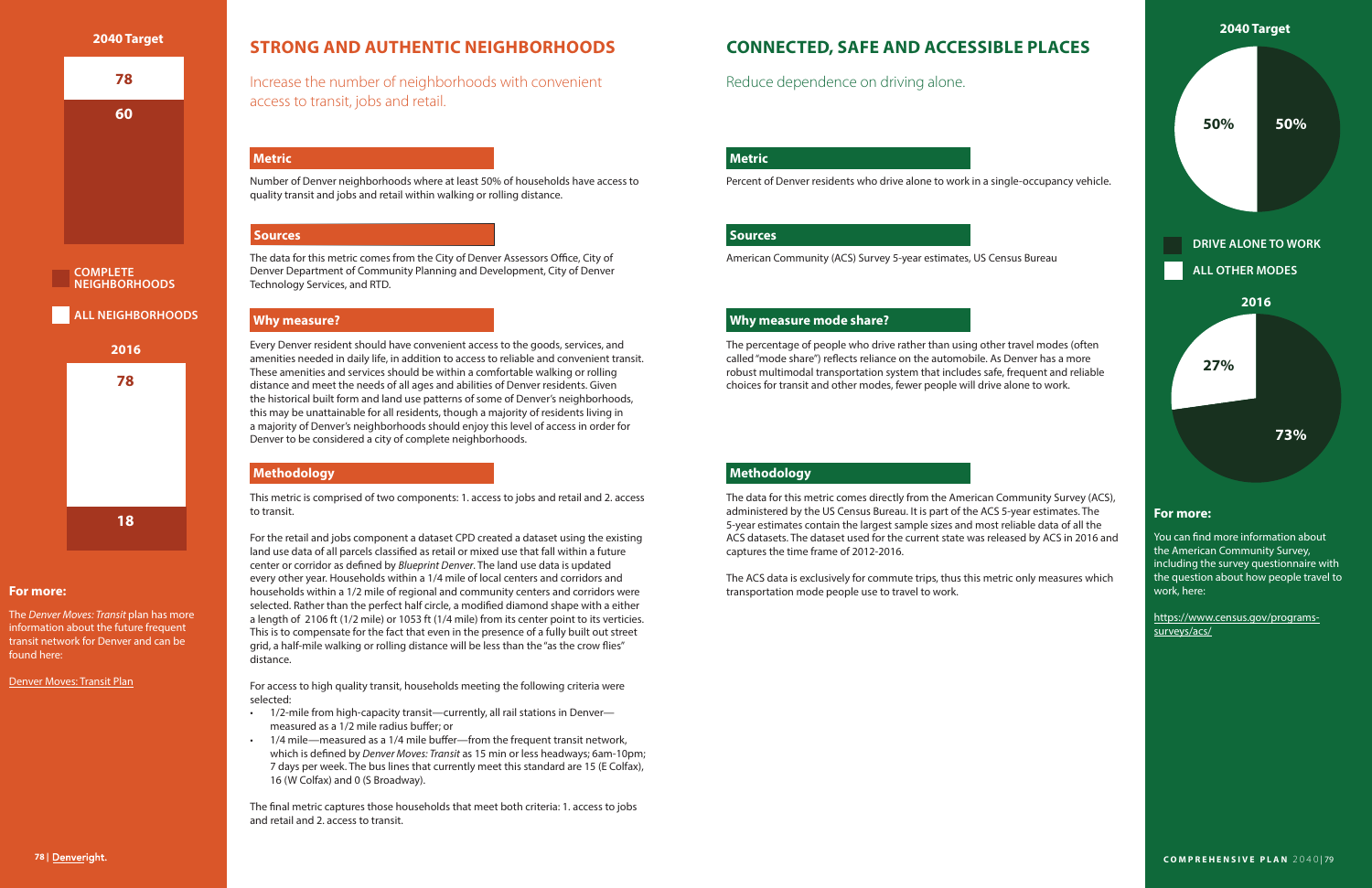### **ECONOMICALLY DIVERSE AND VIBRANT**

#### **Why measure?**

#### **Methodology**

#### **Metric**

Percent of local jobs in diverse, innovative economic sectors.

As the global and national economy continue to transform, cities are defining themselves based on how much they embrace and invest in a range of diverse jobs, particularly those in growing parts of the economy. These businesses and jobs bring income and wealth to the businesses, families, and neighborhoods of Denver.

The business clusters measured by this metric are composed of part of several industrial sectors, including but not limited to: Manufacturing Information/ Communication, Finance, Professional/Business Services, and Education. Some specific business groups are Advanced Manufacturing, Technology, Finance, Art and Design, and AgriBiz/AgriTech.

The business clusters measured are likely to grow faster, creating jobs and investments in our community, leading to innovation and sustainability, and providing tax revenues leading to fiscal sustainability. The businesses are expected to create jobs across the income and education spectrum, including middle-income and middle-skill jobs, but often have specific requirements for locational proximity and amenities, education/training requirements for employees and transportation mobility.

Utilizing data from Colorado Department of Labor and Employment, Denver's Office of Economic Development (OED) categorizes business groups by lower level North American Industry Classification (NAICS) assignments. OED combines specific business groups representing foundational components of the economy that are likely to create new jobs and lead to innovation, including: Advanced Manufacturing, Technology, Finance, Art and Design, and AgriBiz/AgriTech.

OED then measures the total employment (by establishment location) within the combined business cluster. The percentage is a strong quantifiable metric which allows for a reliable and valid estimate of the share of the Denver's economy focused on diverse jobs in fast growing components of the economy.

Increase the share of jobs supporting a diverse and innovative economy

#### **For more:**

#### **Sources**

Colorado Department of Labor and Employment

The North American Industry Classification System (NAICS) is the standard used by federal statistical agencies in classifying business establishments for the purpose of collecting, analyzing, and publishing statistical data related to the U.S. business economy. For more info:

[https://www.census.gov/eos/www/](https://www.census.gov/eos/www/naics/) [naics/](https://www.census.gov/eos/www/naics/)



## **ENVIRONMENTALLY RESILIENT**

#### **Why measure?**

#### **Methodology**

#### **Metric**

#### **For more:**

Percent below Denver's 2005 carbon emissions (Metric Tons of Carbon Dioxide equivalents).

Greenhouse gas emissions from man-made sources (combustion of fossil fuels, land use changes, industrial processes) contribute to global climate change and the rise in global temperatures. Effects of climate change include extreme weather events, hotter temperatures, more rapid snowmelt in the mountains, and other impacts. Measurement of greenhouse gas emissions enables cities to identify and track specific strategies for reducing emissions. It is also a measure of a city's contribution to global climate change.

Denver's annual GHG inventory, started in 2005, evaluates GHG emissions levels and progress made in emissions reduction efforts. The inventory measures the three most frequently occurring GHGs: Carbon dioxide (CO2), methane (CH4), and nitrogen oxides (NOx). The inventory categorizes emissions according to scope and sector. Inventory Scope is a determination of "where" the emissions occur relative to the City boundary, while inventory sector describes the type of emission, e.g. transportation, heating, etc.

Sources can be broken down into two distinct categories: core emissions and upstream emissions. Core or direct emissions are those that typically occur within the boundary of the city (Scope I) or are more directly controlled/influenced (Scope II), representing the greatest opportunity for action on the part of the city. These include emissions from building energy use, transportation and fuels, street lights, and waste management. Upstream or indirect emissions occur outside the boundary of the city but are demanded by people and businesses, such as refining of fuel, airline jet fuel, cement production, and food packaging and transport. GHG emissions are reported as total and per capita emissions in units of metric tons of CO2 equivalent (MtCO2e).

Denver is proud of its track record in conducting and reporting annual inventories, as well as public reporting of plans, targets and goals for climate mitigation and adaptation. A robust climate program allows for long-term trajectory analysis and forecasts. Denver will continue to produce and publicly release its annual GHG inventory to report on progress.

### Reduce Denver's impact on climate change

#### **Sources**

City of Denver Department of Public Health & Environment

### **2040 Target**

**7%**

#### **80%**

More about Denver's commitment to reducing green house gas emissions can be found ion the 80x50 Climate Action Plan:

#### **2016** 2005 GHG Emissions

[80x50](https://www.denvergov.org/content/dam/denvergov/Portals/771/documents/EQ/80x50/DDPHE_80x50_ClimateActionPlan.pdf) Climate Action Plan

#### 2005 GHG Emissions